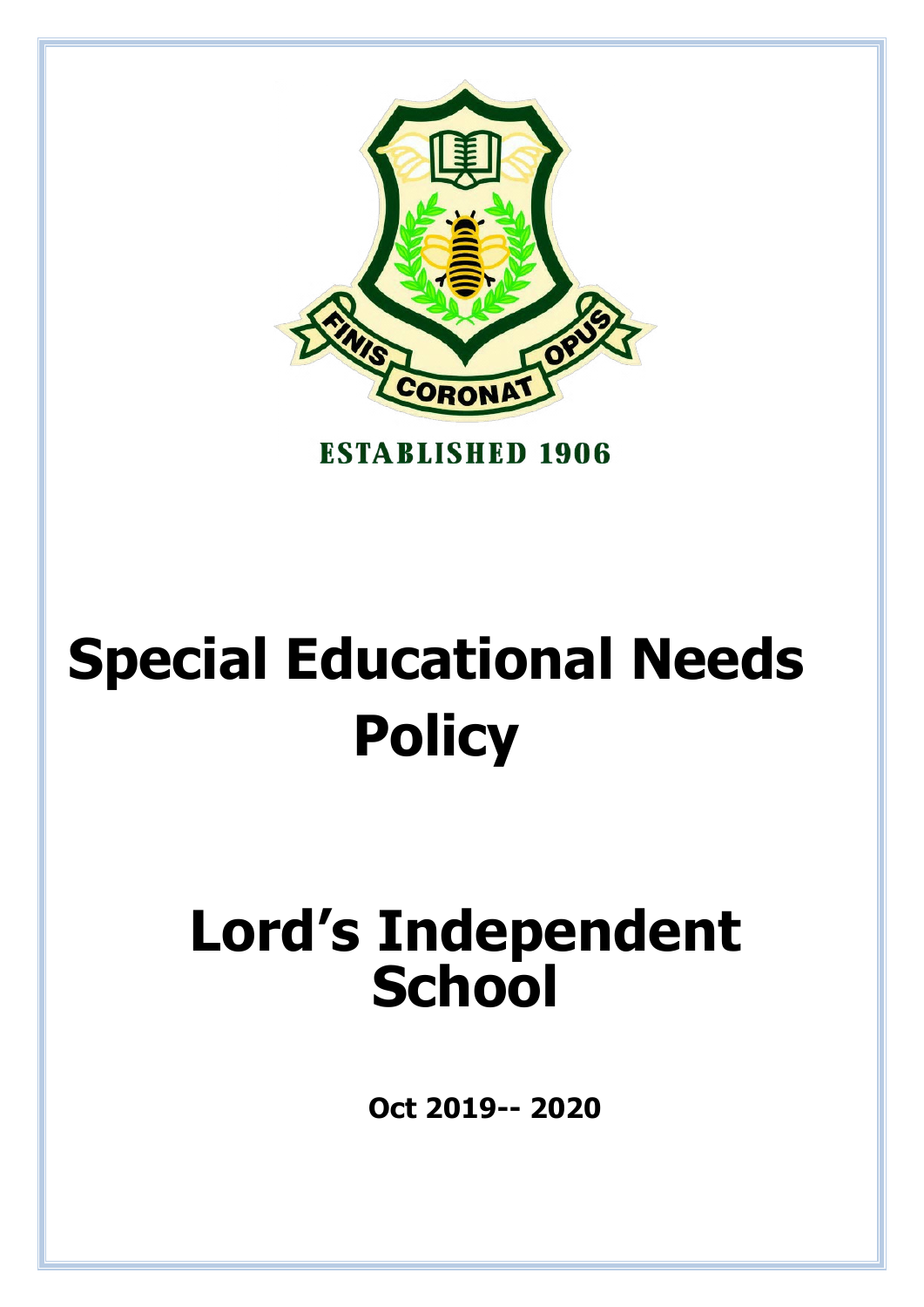# **Introduction**

Our school values the abilities and achievements of all its pupils. We are committed to discovering and providing the best learning conditions and support for each pupil and allowing each to realise their full potential.

Our purpose is to have a consistent whole school approach to children with Special Needs, Dyslexia and Specific learning disabilities.

This whole school approach is also applicable to our "more able" and "talented" pupils.

We believe all children have the same entitlement to the full range of the school curriculum making this accessible to all our pupils through differentiation and varied teaching styles according to the needs of the individual child.

#### **Under - Achievement**

Children on the Special Needs register are tracked regularly and their progress monitored. Via rigorous assessment we are able to recognize underachievement and tackle it quickly. Children are placed in focus groups if their underachievement is causing them to perform below National Expectations for their age range. If this underachievement continues then children may be placed on the Special Needs register and appropriate strategies will be put in place to help them with their learning.

Parents are informed about their child's attainment and progress. Any kind of underachievement is shared with parents as quickly as possible and actions taken to understand the possible reasons why this is occurring.

Underachievement in specific groups e.g. Boys, ethnic groups is closely monitored and trends recorded. Actions are taken to tackle underachievement in these specific groups.

#### **Definition of Special Educational Needs (Section 312 Education Act 1996)**

Children have Special Educational Needs if they have a learning difficulty which calls for special educational provision to be made for them.

Children have a learning difficulty if they:

Have a significantly greater difficulty in learning than the majority of children of the same age: or Have a disability which prevents or hinders them from making use of educational facilities of a kind generally provided for children of the same age in schools within the area of the local education authority.

Children must not be regarded as having a learning difficulty solely because the language or form of language at their home is different from the language in which they will be taught.

Special educational provision means:

 $\Box$  For a child of two and over, educational provision which is additional to, or otherwise different from the educational provision made generally for children of their age in schools maintained by the LEA, other than special schools, in the area.

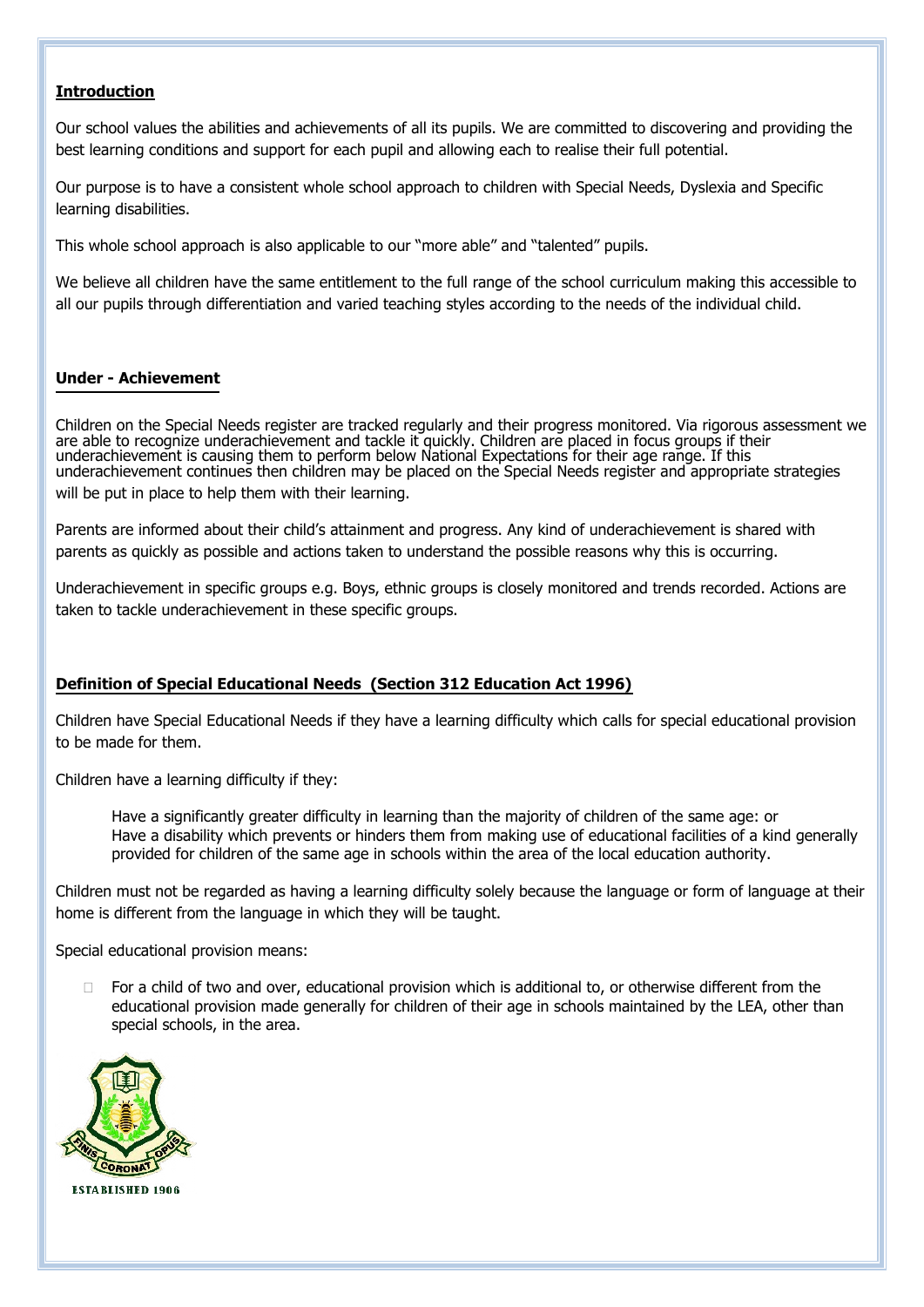# **Objectives for Special Educational Needs Provision**

All staff at Lord's School will do their best to meet the Special Educational Needs of all pupils at the school. This will be achieved by:

> Admitting all pupils to the school on the basis of the school's published admissions procedures and welcoming all pupils, including those with SEN.

Enabling all pupils to be offered access to a broad, balanced and relevant curriculum with the maximum degree of social and educational inclusion.

Identifying as part of our School Improvement Plan, resources to implement the identified policy with procedures and evaluation to aid its implementation.

Enabling teachers to make appropriate provision for all their pupils through the provision of appropriate support, information and advice.

Developing a relationship between the parents, pupils and the school, in which each has an active role to play in the education of special needs pupils.

Developing a wide community involvement in special educational needs through the multi agency partnership and other initiatives to the benefit of pupils.

Ensuring that staff are fully trained in all aspects of Special Needs.

#### **Identifying children who have SEN**

All children progress at different rates, but where children fail to achieve adequate progress, despite having access to a differentiated programme, then their parents and staff will be informed that the child has Special Educational Needs and identify appropriate provision to meet the child's needs.

Lack of adequate progress may be indicated by:

Little or no progress despite the use of targeted teaching approaches .

Working at levels significantly below age expectations, particularly in literacy and numeracy.

A pupil presenting emotional and behavioural difficulties

Sensory or physical difficulties that result in little progress despite the provision of appropriate aids or equipment.

Poor communication or interaction, requiring specific interactions to access learning.

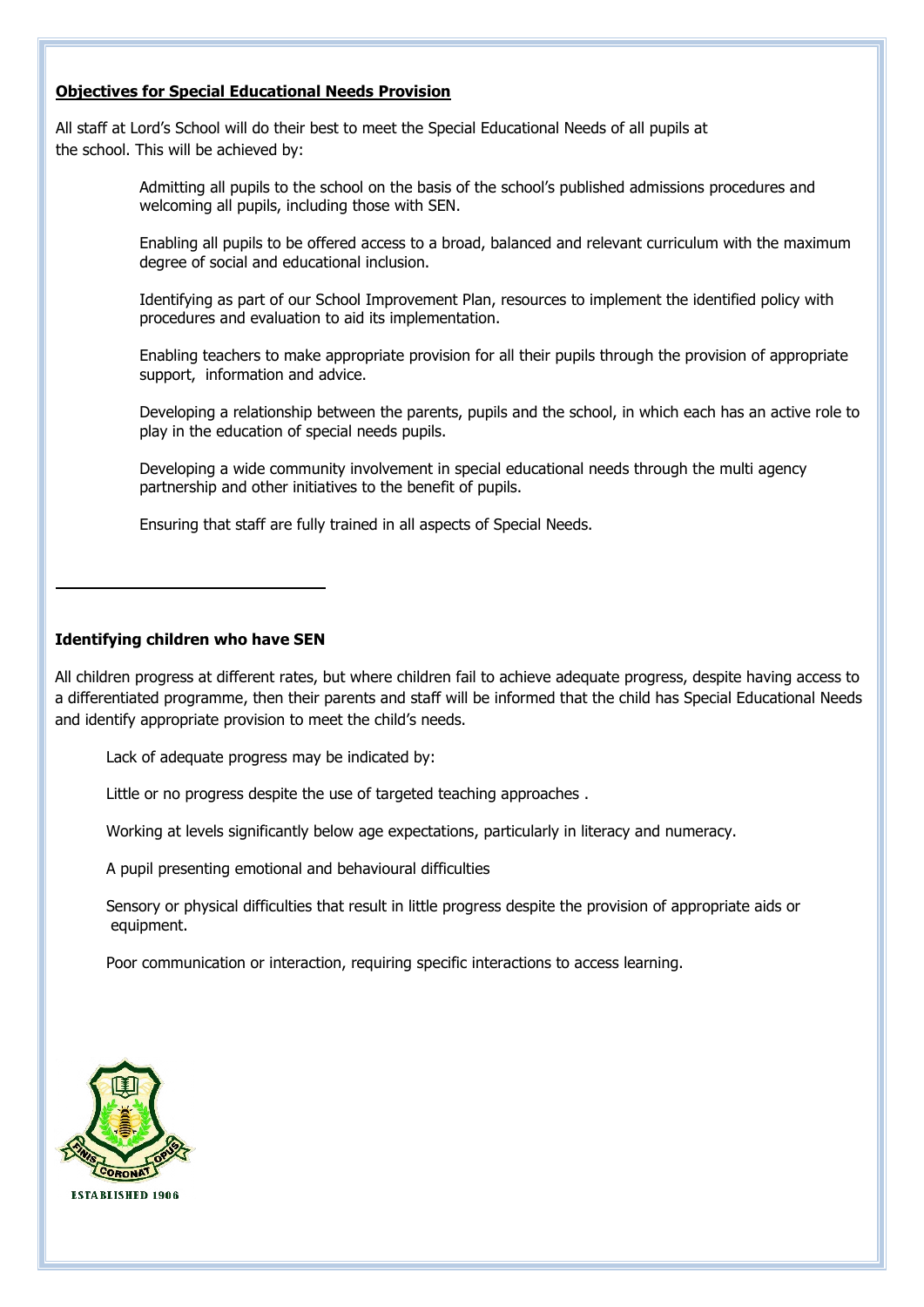# **Role of the Head teacher – Mrs A Ainsworth**

The Headteacher has responsibility for:

The day-to-day management of all aspects of the school's work including provision for pupils with SEN.

Working closely with the SEN Co-ordinator.

Providing release time for the SENCO .

# **The Role of the S.E.N Co-ordinator**

The SENCO has responsibility for:

The day-to-day supervision of the Special Educational Needs Policy.

Advising and liaising with Headteacher and staff both teaching and non-teaching.

Meeting the identified needs of a pupil in wave 1, 2 and 3 intervention and ensuring that there is a link between what happens in the classroom and in specific SEN support.

Maintaining the Special Needs Register, though not compulsory and developing effective record keeping.

Setting and renewing Learning Passports alongside the teachers and with support from Teaching Assistants. These Learning Passports are monitored by our SENCO. and the classteachers. Through discussion Learning Passports are evaluated and new targets set as a child moves through the school. Children are added and deleted from the SENs register depending on their progress.

Ensuring parental involvement in decision making for the pupils with Special Educational Needs.

Providing appropriate resources to meet the special educational needs of identified pupils.

Laising with other agencies.

Updating training and that of the other staff members where appropriate.

Working closely with SEN support Mr Z Ghanchi

Organising and planning full time timetables.

Supporting all staff with their SEN children.

Ensuring that appropriate training is offered and undertaken by staff working with SEN pupils.

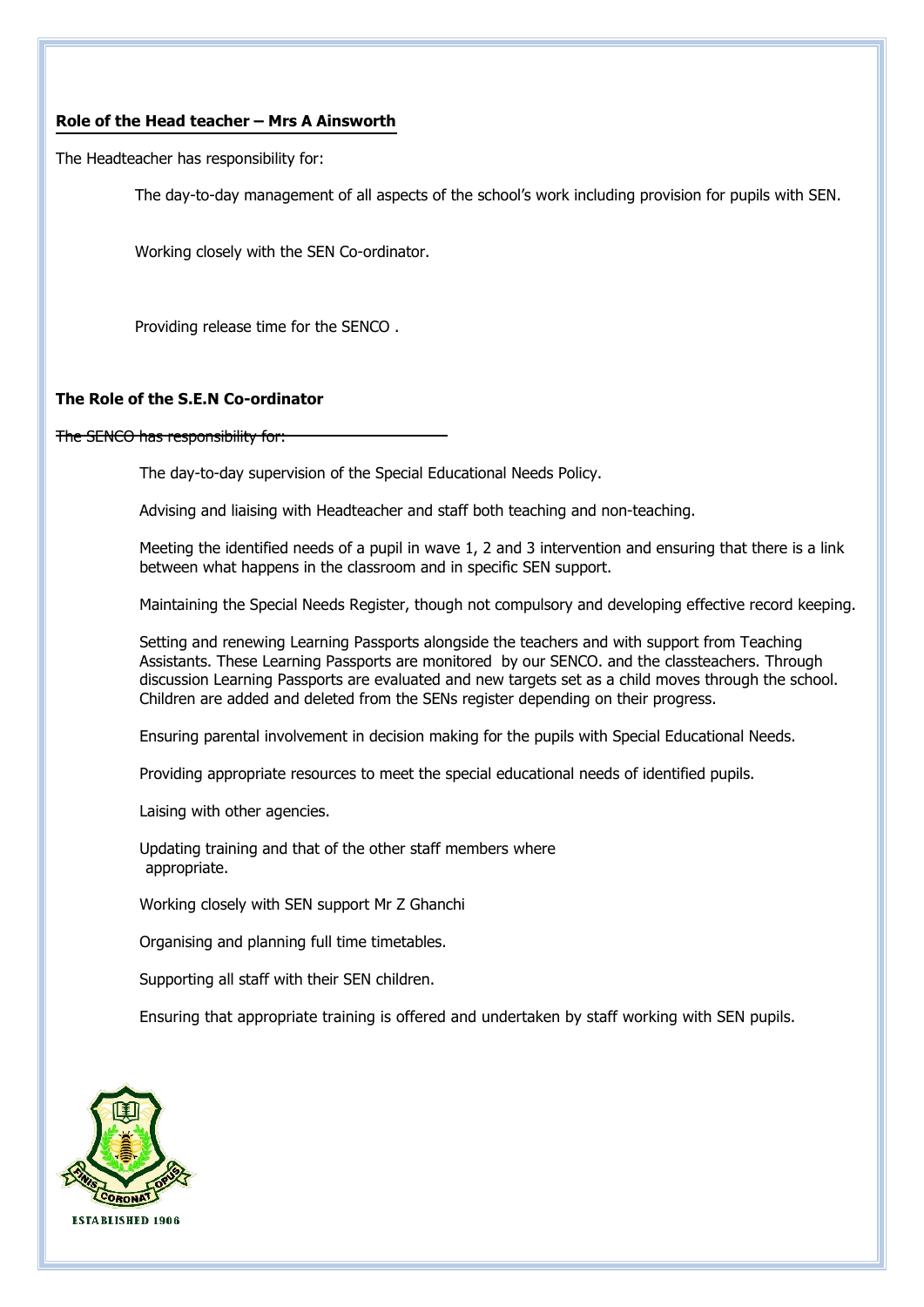#### **Resources for SEN**

School meets the needs of all their pupils through its core budget but is additionally funded to support provision for SEN through:

Funding for specific pupils to meet their assessed needs.

Special grants, for which the school may bid, that are for identified purposes. All resources will be employed effectively to meet the needs of individuals and groups on the basis of plans within the School Improvement Plan.

At Lord's School we have rooms where small groups of children can work with the Teaching Assistants.

There are additional needs of support for English and maths based learning and all staff are updated on a regular basis about progress involving interventions..

#### **SEN Personnel**

SENCO - Mrs A Ainsworth

SEN – Support – Mr Z Ghanchi

#### **Assessment, Arrangement, Review and Monitoring Procedures**

Once a child has been identified with a Special Educational Need the school will intervene using the graduated approach.

Early Help Assessment.

When staff identify that a pupil has SEN – teachers, in consultation with the SENCO, devise interventions additional to or different from those provided as part of the school's usual differentiated curriculum in the classroom.

Teachers remain responsible for working with pupils on a daily basis and for planning and delivering an individualized programme .

SENCO would take the lead in  $-$ 

Planning future intervention for the pupils in discussion with colleagues taking the form of Assess, Plan, Do, Review monitoring. Monitoring and reviewing the action taken.

Liasing with outside agencies regarding the needs of the individual child.

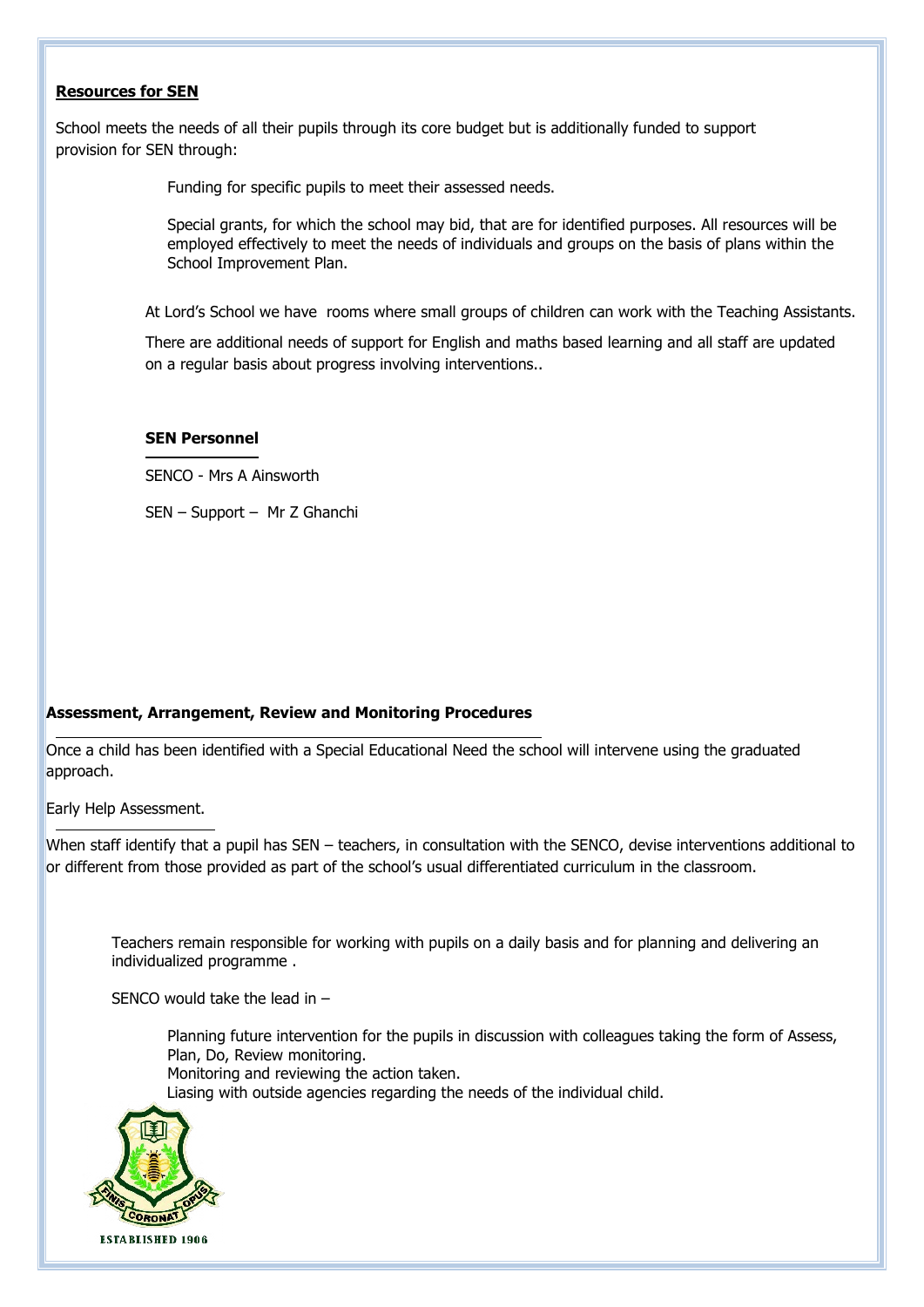SENCO and staff, in consultation with parents, ask for help from external services.

Teachers and SENCO are provided with advice or support from outside specialists.

Additional and different strategies to those at Early Help Assessment stage are put in place – Learning Passports will usually be devised.

SENCO should take lead in:

Any further assessment of the child Planning future interventions for the child in discussion with colleagues. Monitoring and reviewing the action taken (Assess, Plan, Do, Review.) Regular monitoring of progress is carried out For pupils with statement or Education Health Care Plan (EHC), an annual review is carried out as requested by the education authority. Pupils in year 5 with a statement of SEN will benefit from a transitional review for transfer to our High School and an Educational Health Plan being considered. The review will be supported by L.A. representatives and appropriate outside agencies. Pupils due to go into in Year 9 with a statement of SEN will also be transferred to an EHC and annual reviews as defined by the L.A.

#### **Provision for Pupils with Special Educational Needs**

Our school's aim is that wherever possible all pupils will have full access to the National Curriculum and a range of subjects taught in schools. Children with a statement of Special Educational Need will receive in class support as necessary. The pupil may be withdrawn for a short interval within a lesson to receive intensive work on a specific teaching objective. Where the statement requires daily input in a particular area, the pupil may be withdrawn for part of a particular lesson to enable the statement provisions to be fulfilled. This will be done with consideration for the impact on the pupil's learning, so as to reduce the disruption to a minimum.

# **Partnership**

Partnership with Parents

Our school actively seeks to work with parents and values the contribution they make. We aim to support parent partnership by:

Ensuring positive attitudes towards parents.

Effective communication.

Acknowledgement of the parents' role as a partner in the education of their child.

Recording parental views as part of any review procedure.

The parents of any child with Special Educational Needs or concerns regarding their child's progress are welcome to telephone or visit the school to discuss their concerns with the appropriate member of staff.

#### Pupils Participation

Our school acknowledges the pupil's role as a partner in their own education, developing their participation in the decision making process by:



Listening to and valuing their views.

Involving pupils in Review Meetings to discuss progress and future provision

Involving pupils in target setting and formation of the Learning Passports.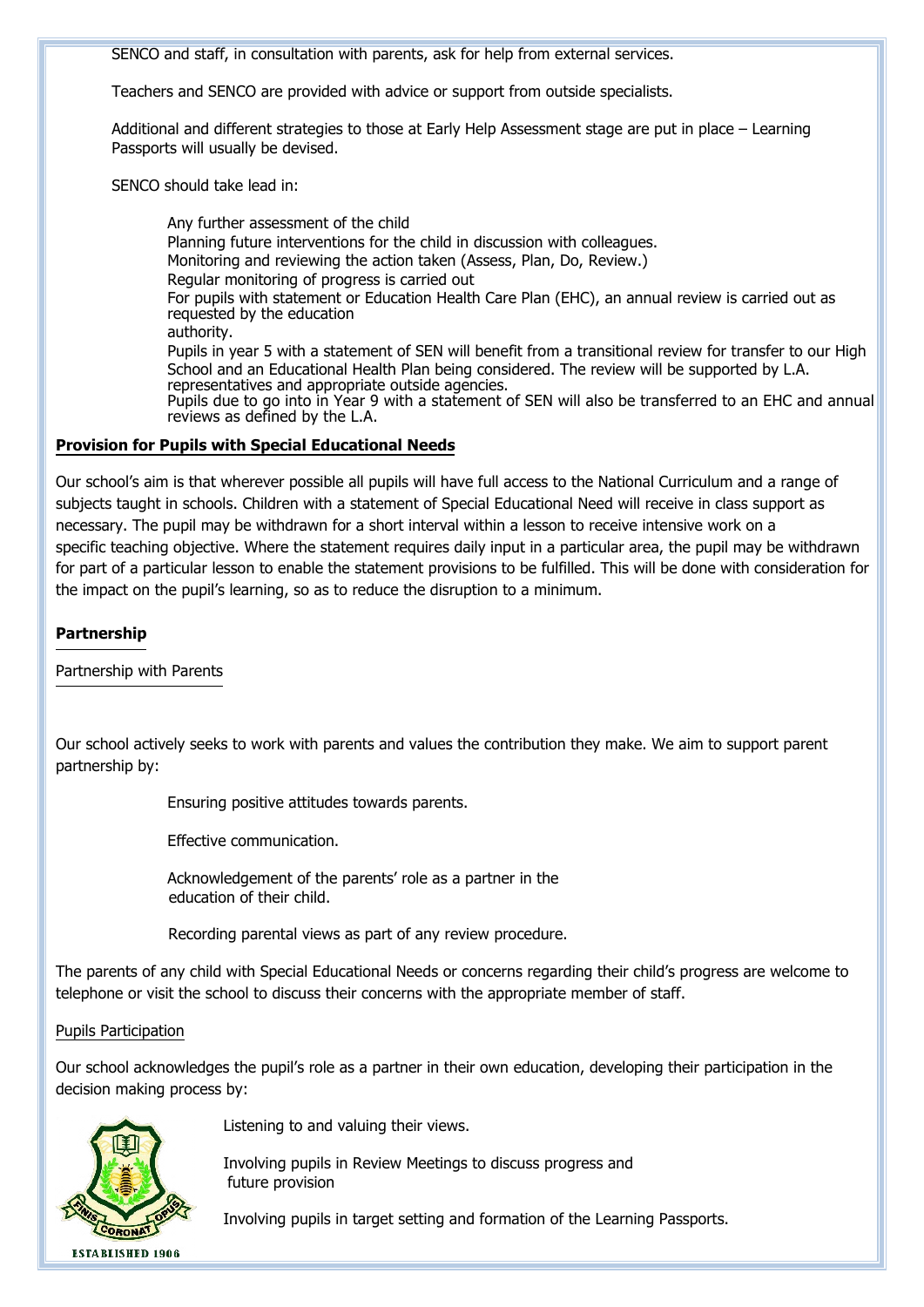Recording pupils' views as part of any review procedure.

Communicating with them openly when decisions are being made about their education.

#### Partnership with Other Bodies

Our school aims to work with other agencies, as listed below, in order to provide an integrated support, based on the needs of the pupil. Co-operation between the school, the LEA, the Health Services and Social Services is vital if we are to secure the most effective assessment, intervention and deployment of resources for pupils with SEN.

Other Schools and Educational Providers

Special Educational Needs Support Services

School Psychology Service

School Health Service

Educational Welfare

Special Needs Support Services

CAMHS (Children and Adult Mental Health Services)

Voluntary Services

Speech and Language Services

Autism Outreach

#### **Criteria for success**

As part of our evaluation for school effectiveness, the SENCO and other staff will monitor the effectiveness of the policy and procedures in meeting the needs of pupils with SEN. Factors which must be present include:

Early identification of pupils with SEN.

Pupil views and opinions are taken into account

The school and parents work in a partnership

Interventions and provision are regularly reviewed and evaluated via individual progress and data collection.

The school works in close co-operation with other agencies and fosters multi-agency working.

Those statements of Special Educational Need ,Individual Educational programmes and EHC Plans are regularly reviewed.

In the evaluation we may include:

Reports by Inspectors or others offering external moderation

Review of School Improvement Plan

Annual review feedback from parents

Individual pupil's attainment of the targets, included in EPS

Annual tests/assessments

Achievement in standardized assessments for all pupils and identified SEN pupils in particular.